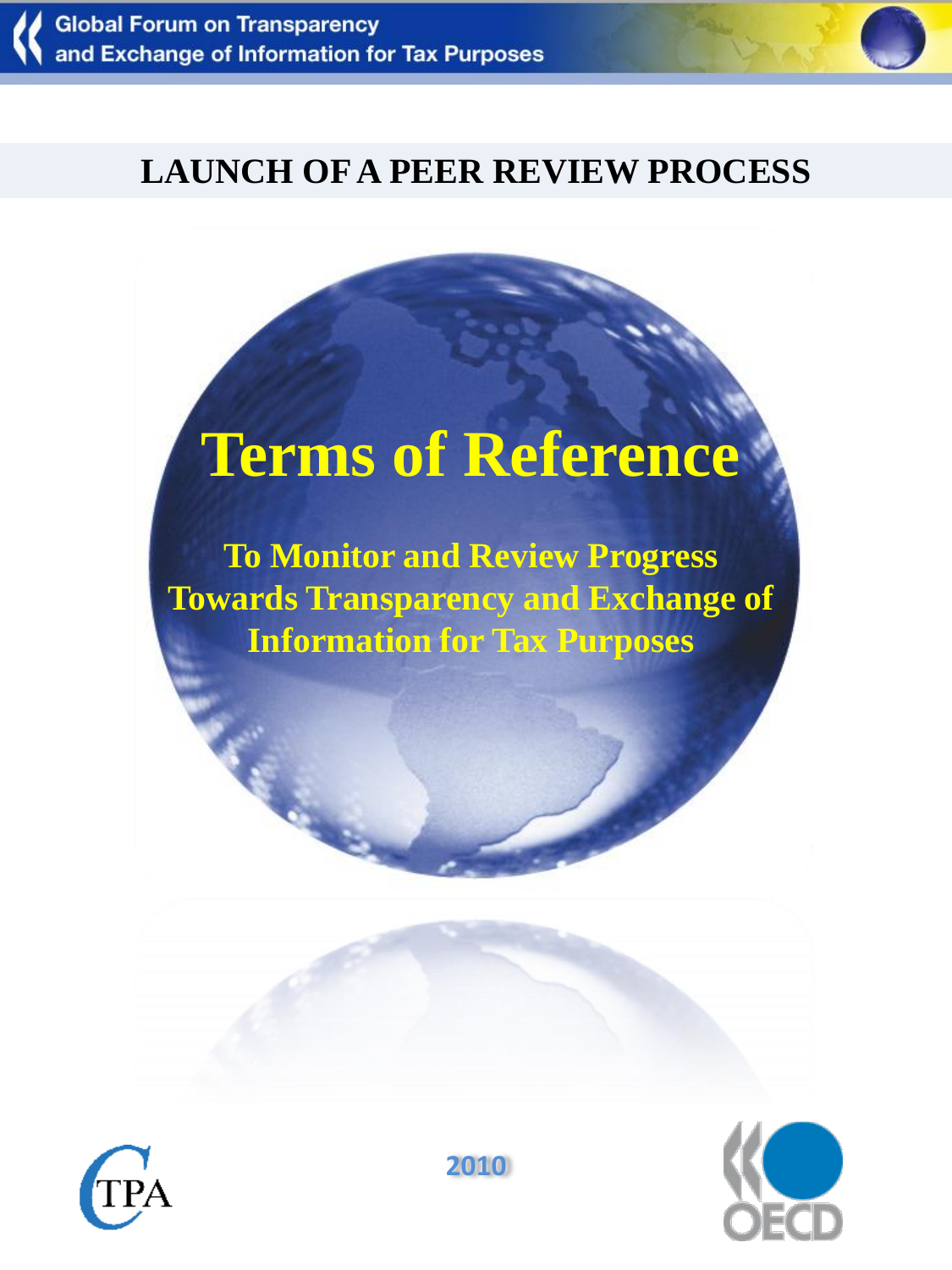#### **TERMS OF REFERENCE TO MONITOR AND REVIEW PROGRESS TOWARDS TRANSPARENCY AND EXCHANGE OF INFORMATION FOR TAX PURPOSES**

#### **I. INTRODUCTION**

1. The Global Forum met on 1-2 September 2009 in Mexico and agreed in its Summary of Outcomes on a restructuring of the Global Forum and a three-year mandate to establish a robust and comprehensive peer review process to monitor and review progress made towards full and effective exchange of information.

2. In order to carry out monitoring and peer reviews, the Global Forum set up a Peer Review Group. The composition of the Peer Review Group was later agreed by the Global Forum and communicated by the chair to all members on 30 September. The Peer Review Group was mandated to "develop a methodology and detailed terms of reference for a robust, transparent and accelerated process" (see mandate in Annex 1).

3. The standards on transparency and exchange of information for tax purposes as developed by the Global Forum and the OECD are now almost universally agreed. The sources of the standards are described in Annex 2. The hallmarks of a good peer review system are open procedures coupled with a clear statement of the standards against which subjects are being reviewed. The terms of reference describe the standards and break them down into 10 essential elements to be assessed through the monitoring and peer reviews.

4. The terms of reference will be used by the assessment teams as the standards and key elements against which jurisdictions' legal and administrative framework and actual implementation of the standards will be assessed. They also served as a basis for the Secretariat to develop questionnaires that form the basis of the peer reviews. The questionnaires allow assessors to have a clear roadmap to conduct the peer reviews, which in turn will ensure that reviews are consistent and complete.

#### **II. THE STANDARDS OF TRANSPARENCY AND EXCHANGE OF INFORMATION FOR TAX PURPOSES**

5. The principles of transparency and effective information exchange for tax purposes are primarily reflected in the 2002 OECD's Model Agreement on Exchange of Information on Tax Matters (the OECD Model TIEA) and its commentary and in Article 26 of the OECD Model Tax Convention on Income and on Capital ("the OECD Model Tax Convention") and its commentary as updated in 2004 (and approved by the OECD Council on 15 July 2005). The revisions to Article 26 aimed at reflecting the work that the Global Forum has done have also been incorporated in the United Nations Model Double Taxation Convention between Developed and Developing Countries ("the UN Model Tax Convention"). The standards are now almost universally accepted. They were endorsed by the G20 Finance Ministers and Central Bank Governors at their meeting in Berlin in 2004. All members of the Global Forum have also now endorsed the standards.

6. The standards provide for exchange on request of foreseeably relevant information for the administration or enforcement of the domestic tax laws of a requesting party. Fishing expeditions are not authorised but all foreseeably relevant information must be provided, including bank information and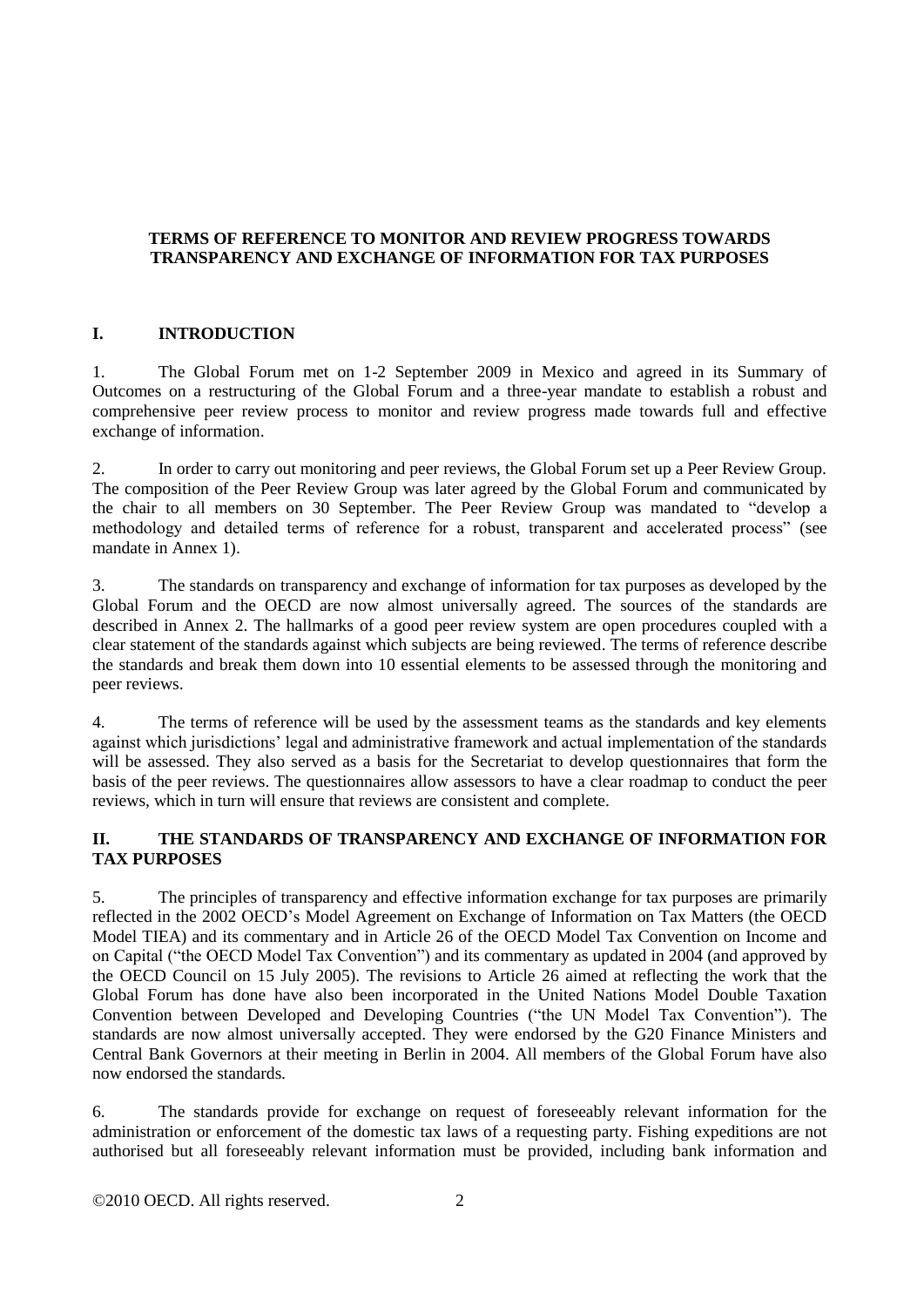information held by fiduciaries, regardless of the existence of a domestic tax interest or the application of a dual criminality standard.

7. In addition to the primary authoritative sources of the standards, there are a number of documents which have provided guidance in how the standards should be applied, in particular as regards transparency. For instance, in connection with ensuring the availability of reliable accounting information the Joint Ad Hoc Group on Accounts ("JAHGA")<sup>1</sup> developed guidance on accounting transparency. Other secondary sources include the Manual on Exchange of Information (2006), the 2004 Guidance notes developed by the Forum on Harmful Tax Practices, and the FATF recommendations, standards and reports (see Annex 2).

8. Exchange of information for tax purposes is effective when reliable information, foreseeably relevant to the tax requirements of a requesting jurisdiction is available, or can be made available, in a timely manner and there are legal mechanisms that enable the information to be obtained and exchanged.<sup>2</sup> It is helpful, therefore, to conceptualize transparency and exchange of information as embracing three basic components:

- availability of information
- appropriate access to the information, and
- the existence of exchange of information mechanisms

9. In other words, the information must be **available**, the tax authorities must have **access** to the information, and there must be a basis for **exchange**. If any of these elements are missing, information exchange will not be effective.

10. The remainder of this section breaks down the principles of transparency and effective exchange of information into their essential elements. In order for assessors to be able to evaluate whether a jurisdiction has implemented the standards or not, they will have to be in the position to understand each of the key principles and what a jurisdiction must do to satisfy that requirement. The sections are divided as discussed above into availability of information (Part A), access to information (Part B) and finally information exchange (Part C).

#### *A. Availability of Bank, Ownership, Identity and Accounting Information*

11. Effective exchange of information requires the availability of reliable information. In particular, it requires information on the identity of owners and other stakeholders as well as information on the transactions carried out by entities and other organisational structures. Such information may be kept for tax, regulatory, commercial or other reasons. If such information is not kept or the information is not maintained for a reasonable period of time, a jurisdiction's competent authority may not be able to obtain and provide it when requested.

 $\overline{a}$ <sup>1</sup> The JAHGA was set up in 2003 under the auspices of the Global Forum. For the standards developed by the JAHGA see "Enabling Effective Exchange of Information: Availability Standard and Reliability Standard," (the JAHGA Report).

<sup>2</sup> JAHGA Report, para. 1.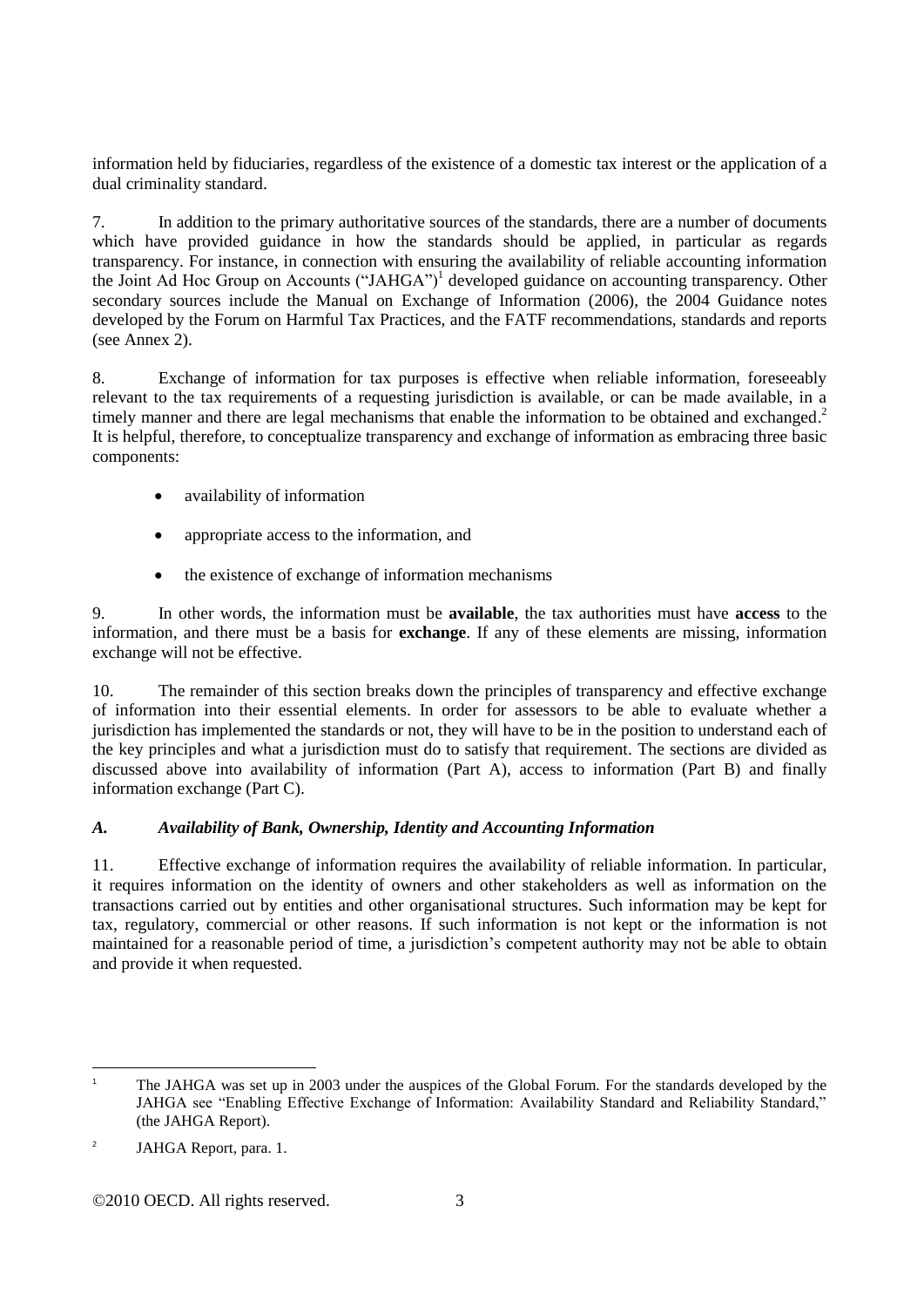#### **A. Availability of Information – Essential Elements**

A.1 Jurisdictions should ensure that ownership and identity information for all relevant entities and arrangements<sup>3</sup> is available to their competent authorities.

- A.1.1. Jurisdictions<sup>4</sup> should ensure that information is available to their competent authorities that identifies the owners of companies and any bodies corporate.<sup>5</sup> Owners include legal owners, and, in any case where a legal owner acts on behalf of any other person as a nominee or under a similar arrangement, that other person, as well as persons in an ownership chain.<sup>6</sup>
- A.1.2. Where jurisdictions permit the issuance of bearer shares they should have appropriate mechanisms in place that allow the owners of such shares to be  $id$ entified.<sup>7</sup> One possibility among others is a custodial arrangement with a recognized custodian or other similar arrangement to immobilize such shares.
- A.1.3. Jurisdictions should ensure that information is available to their competent authorities that identifies the partners in any partnership that (i) has income, deductions or credits for tax purposes in the jurisdiction, (ii) carries on business in the jurisdiction or (iii) is a limited partnership formed under the laws of that jurisdiction.<sup>8</sup>
- A.1.4. Jurisdictions should take all reasonable measures<sup>9</sup> to ensure that information is available to their competent authorities that identifies the settlor, trustee<sup>10</sup> and

<sup>8</sup> OECD Model TIEA Article 5(4).

<sup>10</sup> The term "trustee" as used herein shall be deemed to include a trust protector, administrator, and each other person (regardless of that person's applicable title with regard to the trust) who, under the terms of the trust

 $\overline{\mathbf{3}}$ <sup>3</sup> The term "Relevant Entities and Arrangements" includes: (i) a company, foundation, Anstalt and any similar structure, (ii) a partnership or other body of persons, (iii) a trust or similar arrangement, (iv) a collective investment fund or scheme, (v) any person holding assets in a fiduciary capacity and (vi) any other entity or arrangement deemed relevant in the case of the specific jurisdiction assessed.

<sup>4</sup> It is the responsibility of the jurisdiction under whose laws companies or bodies corporate are formed to ensure that ownership information in relation to those entities is available. In addition, where a company or body corporate has a sufficient nexus to another jurisdiction, including being resident there for tax purposes (for example by reason of having its place of effective management or administration there), that other jurisdiction will also have the responsibility of ensuring that ownership information is available.

<sup>5</sup> OECD Model TIEA Article 5(4) (please note, however, exceptions for publicly-traded companies or public collective investment funds or schemes) and JAHGA Report paragraph 1. Note that FATF Recommendations state that jurisdictions should take measures to prevent the unlawful use of legal persons in relation to money laundering and terrorist financing by ensuring that their commercial, corporate and other laws require adequate transparency concerning the beneficial ownership and control of legal persons. Similar provisions apply to require adequate transparency concerning the beneficial ownership and control of trusts and other legal arrangements, as the case may be.

<sup>6</sup> See B.1.1.

<sup>7</sup> See footnote 3 above.

 $\overline{Q}$ The Global Forum will re-examine this aspect in light of the experience gained by jurisdictions in the context of the peer reviews and decide, before the end of Phase 1, if further clarifications are required to ensure an effective exchange of information.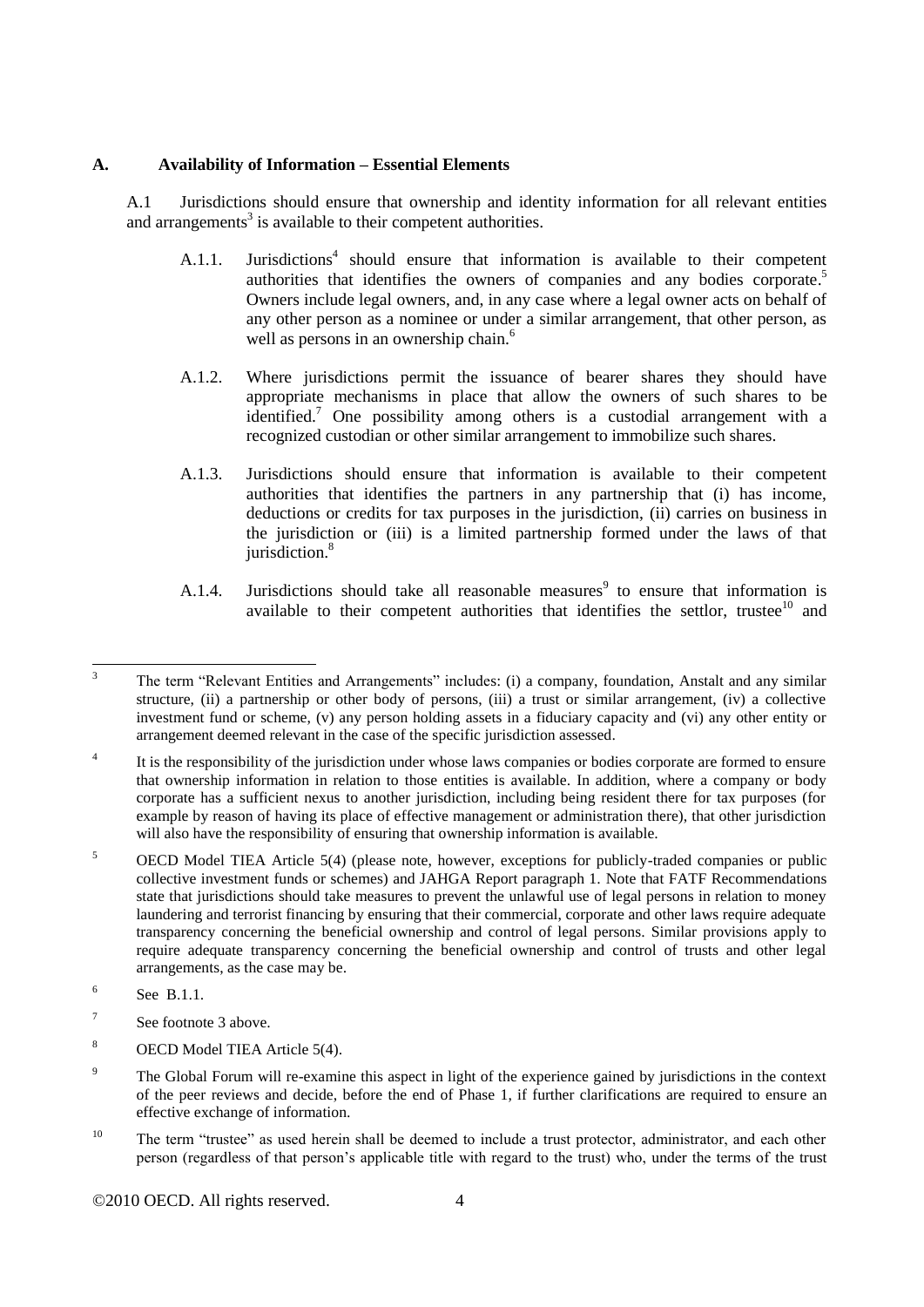beneficiaries of express trusts (i) created under the laws of that jurisdiction, (ii) administered in that jurisdiction, or (iii) in respect of which a trustee is resident in that jurisdiction. $11$ 

- A.1.5. Jurisdictions that allow for the establishment of foundations should ensure that information is available to their competent authorities for foundations formed under those laws to identify the founders, members of the foundation council, and beneficiaries (where applicable), as well any other persons with the authority to represent the foundation. $12$
- A.1.6. Jurisdictions should have in place effective enforcement provisions to ensure the availability of information, one possibility among others being sufficiently strong compulsory powers. $^{13}$

A.2 Jurisdictions should ensure that reliable accounting records are kept for all relevant entities and arrangements.<sup>14</sup>

- A.2.1. Accounting records should (i) correctly explain all transactions, (ii) enable the financial position of the Entity or Arrangement to be determined with reasonable accuracy at any time and (iii) allow financial statements to be prepared.
- A.2.2. Accounting records should further include underlying documentation, such as invoices, contracts, etc. and should reflect details of (i) all sums of money received and expended and the matters in respect of which the receipt and expenditure takes place; (ii) all sales and purchases and other transactions; and (iii) the assets and liabilities of the relevant entity or arrangement.
- A.2.3. Accounting records should be kept for 5 years or more.
- A.3 Banking information should be available for all account-holders.
	- A.3.1. Banking information should include all records pertaining to the accounts as well as to related financial and transactional information.<sup>15</sup>

and/or applicable law, has responsibility for the distribution and/or administration of the trust, whether or not that authority must be exercised in a fiduciary capacity, is shared with another person or persons, or is limited in its scope.

- <sup>11</sup> OECD Model TIEA Article 5(4). See also commentary on express trusts in the appendix to the JAHGA Report, para. 6.
- $12$  OECD Model TIEA Article 5(4).
- <sup>13</sup> FATF, AML/CFT Evaluations and Assessments: Handbook for Countries and Assessors, criteria 33.1-33.3, at p. 62 (April 2009).
- <sup>14</sup> See JAHGA Report.
- $^{15}$  See B.1.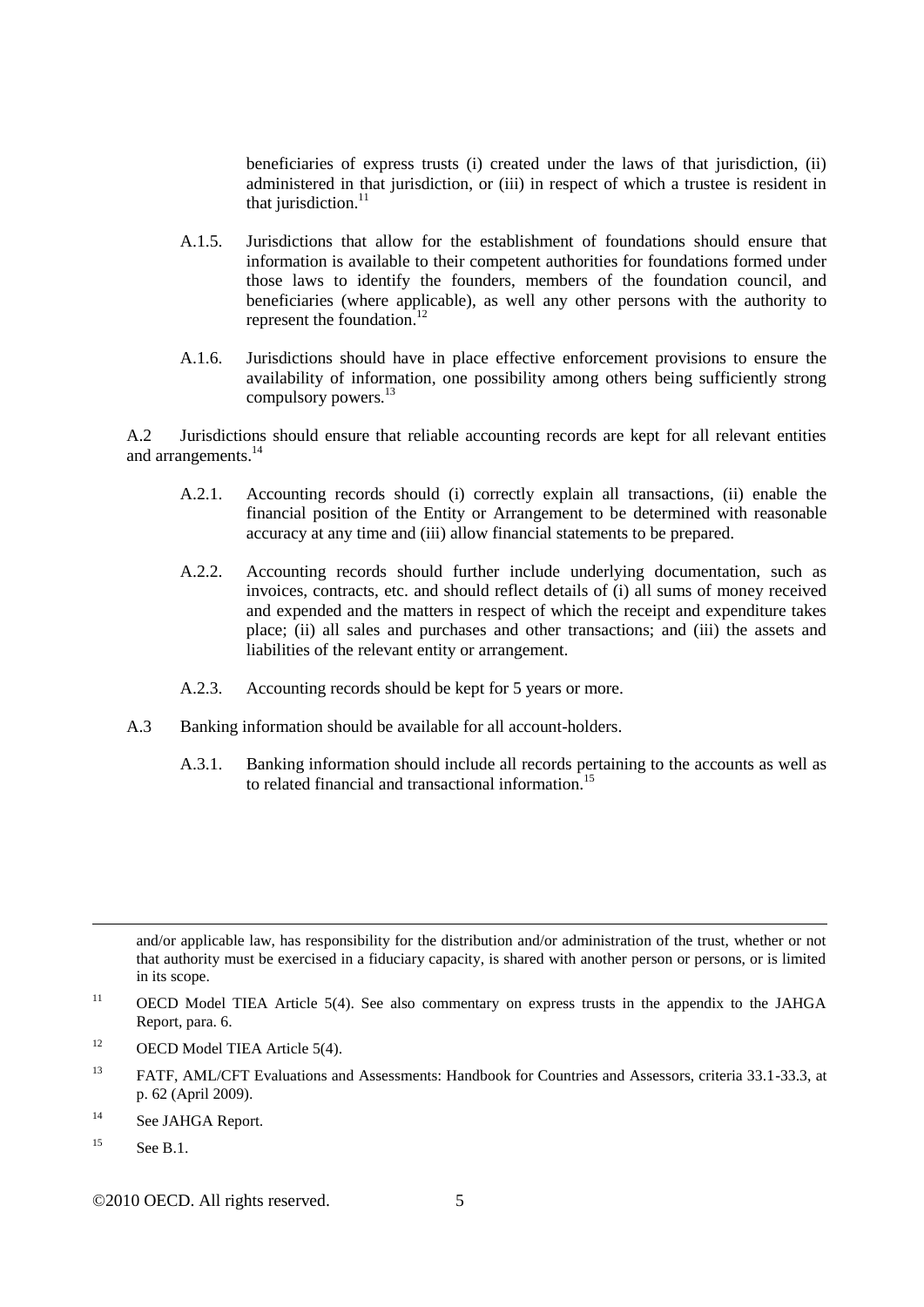#### *B. Access to Bank, Ownership, Identity and Accounting Information*

12. A variety of information may be needed in a tax enquiry and jurisdictions should have the authority to obtain all such information. This includes information held by banks and other financial institutions as well as information concerning the ownership of companies or the identity of interest holders in other persons or entities, such as partnerships and trusts, as well as accounting information in respect of all such entities.

13. Peer Review Group assessors shall determine if the access powers in a given jurisdiction cover the right types of persons and information and whether rights and safeguards are compatible with effective exchange of information.

#### **B. Access to Information – Essential Elements**

B.1. Competent authorities should have the power to obtain and provide information that is the subject of a request under an exchange of information arrangement from any person within their territorial jurisdiction who is in possession or control of such information (irrespective of any legal obligation on such person to maintain the secrecy of the information).<sup>16</sup>

- B.1.1. Competent authorities should have the power to obtain and provide information held by banks, other financial institutions, and any person acting in an agency or fiduciary capacity including nominees and trustees, as well as information regarding the ownership of companies, partnerships, trusts, foundations, and other relevant entities including, to the extent that it is held by the jurisdiction's authorities or is within the possession or control of persons within the jurisdiction's territorial jurisdiction, ownership information on all such persons in an ownership chain.<sup>17</sup>
- B.1.2. Competent authorities should have the power to obtain and provide accounting records for all relevant entities and arrangements.<sup>18</sup>
- B.1.3. Competent authorities should use all relevant information-gathering measures to obtain the information requested, notwithstanding that the requested jurisdiction may not need the information for its own tax purposes (*e.g.*, information should be obtained whether or not it relates to a taxpayer that is currently under examination by the requested jurisdiction).
- B.1.4. Jurisdictions should have in place effective enforcement provisions to compel the production of information.<sup>19</sup>
- B.1.5. Jurisdictions should not decline on the basis of its secrecy provisions (*e.g.*, bank secrecy, corporate secrecy) to respond to a request for information made pursuant to an exchange of information mechanism.

B.2 The rights and safeguards (*e.g.* notification, appeal rights) that apply to persons in the requested jurisdiction should be compatible with effective exchange of information.

<sup>16</sup> See, however, section C.4.

<sup>&</sup>lt;sup>17</sup> See OECD Model TIEA Article 5(4).

<sup>&</sup>lt;sup>18</sup> See JAHGA Report paragraphs 6 and 22.

<sup>19</sup> See JAHGA Report paragraph 22.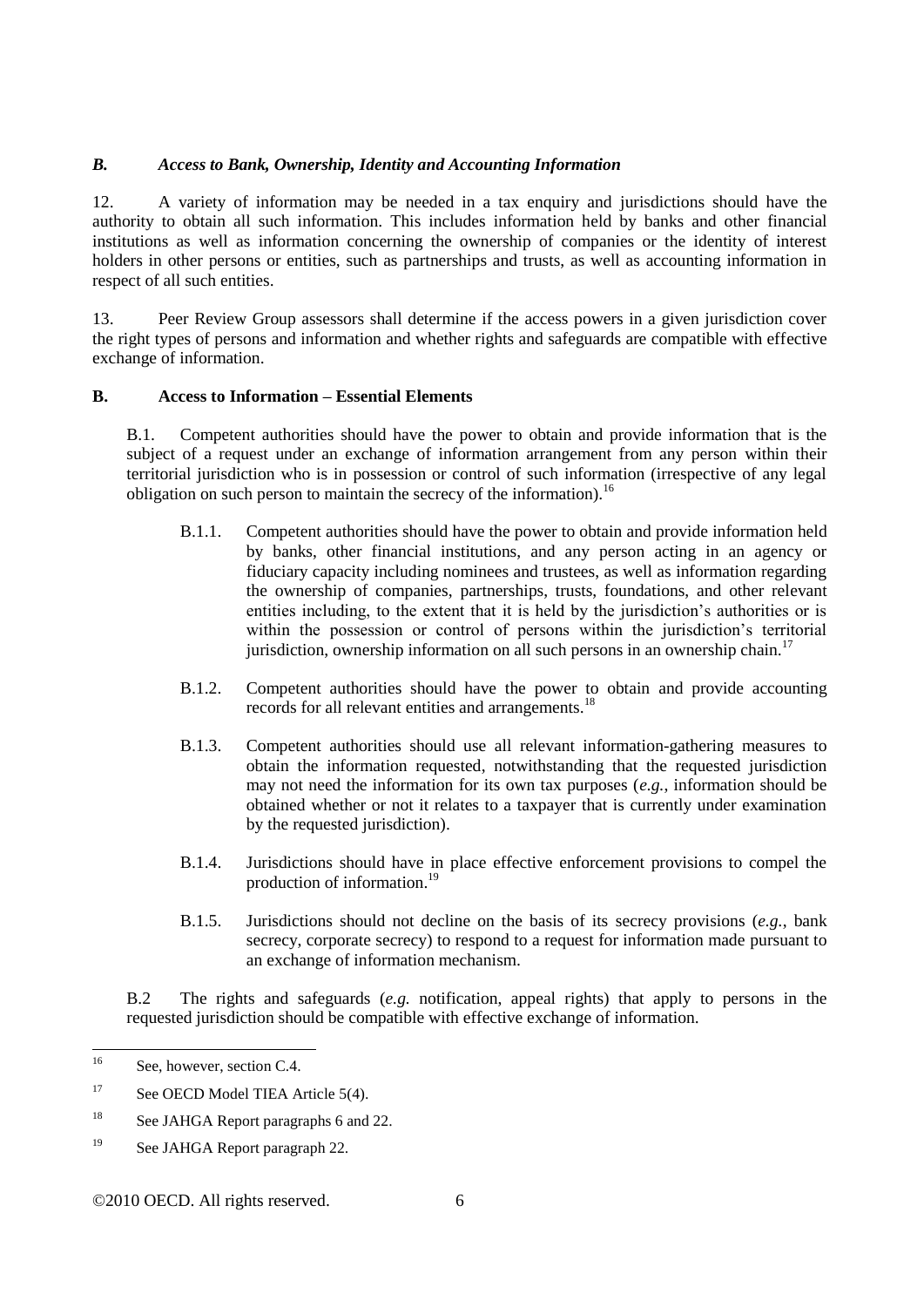B.2.1. Rights and safeguards should not unduly prevent or delay effective exchange of information.<sup>20</sup> For instance, notification rules should permit exceptions from prior notification (*e.g.*, in cases in which the information request is of a very urgent nature or the notification is likely to undermine the chance of success of the investigation conducted by the requesting jurisdiction).

#### *C. Exchanging Information*

14. Jurisdictions generally cannot exchange information for tax purposes unless they have a legal basis or mechanism for doing so. The legal authority to exchange information may be derived from bilateral or multilateral mechanisms (*e.g.* double tax conventions, tax information exchange agreements, the Joint Council of Europe/OECD Convention on Mutual Administrative Assistance in Tax Matters) or arise from domestic law. Within particular regional groupings information exchange may take place pursuant to exchange instruments applicable to that grouping (*e.g.* within the EU, the directives and regulations on mutual assistance). Peer Review Group assessors will be tasked with determining whether the network of information exchange that a jurisdiction has is adequate in their particular circumstances.

#### **C. Exchanging Information – Essential Elements**

C.1. Exchange of information mechanisms should provide for effective exchange of information and should:

- C.1.1. allow for exchange of information on request where it is foreseeably relevant<sup>21</sup> to the administration and enforcement of the domestic tax laws of the requesting jurisdiction. 22
- C.1.2. provide for exchange of information in respect of all persons (*e.g.* not be restricted to persons who are resident in one of the contracting states for purposes of a treaty or a national of one of the contracting states).
- C.1.3. not permit the requested jurisdiction to decline to supply information solely because the information is held by a financial institution, nominee or person acting in an agency or a fiduciary capacity or because it relates to ownership interests in a person.<sup>23</sup>
- C.1.4. provide that information must be exchanged without regard to whether the requested jurisdiction needs the information for its own tax purposes. $^{24}$
- C.1.5. not apply dual criminality principles to restrict exchange of information.

<sup>20</sup> See OECD Model TIEA Article 1.

<sup>&</sup>lt;sup>21</sup> See Articles 1 and 5(5) OECD Model TIEA and accompanying commentary. It is incumbent upon the requesting state to demonstrate that the information it seeks is foreseeably relevant to the administration and enforcement of its tax laws. Article 5(5) of the OECD Model TIEA contains a checklist of items that a requesting state should provide in order to demonstrate that the information sought is foreseeably relevant.

<sup>&</sup>lt;sup>22</sup> See Article 1 of the OECD Model TIEA, paragraph 5.4 of the Revised Commentary (2008) to Article 26 of the UN Model Convention and paragraph 9 of the Commentary to Article 26 of the OECD Model Convention.

<sup>&</sup>lt;sup>23</sup> OECD and UN Model Tax Conventions, Art. 26(5); OECD Model TIEA, Art. 5(4)(a).

<sup>&</sup>lt;sup>24</sup> OECD and UN Model Tax Conventions, Art. 26(4); OECD Model TIEA, Art. 5(2).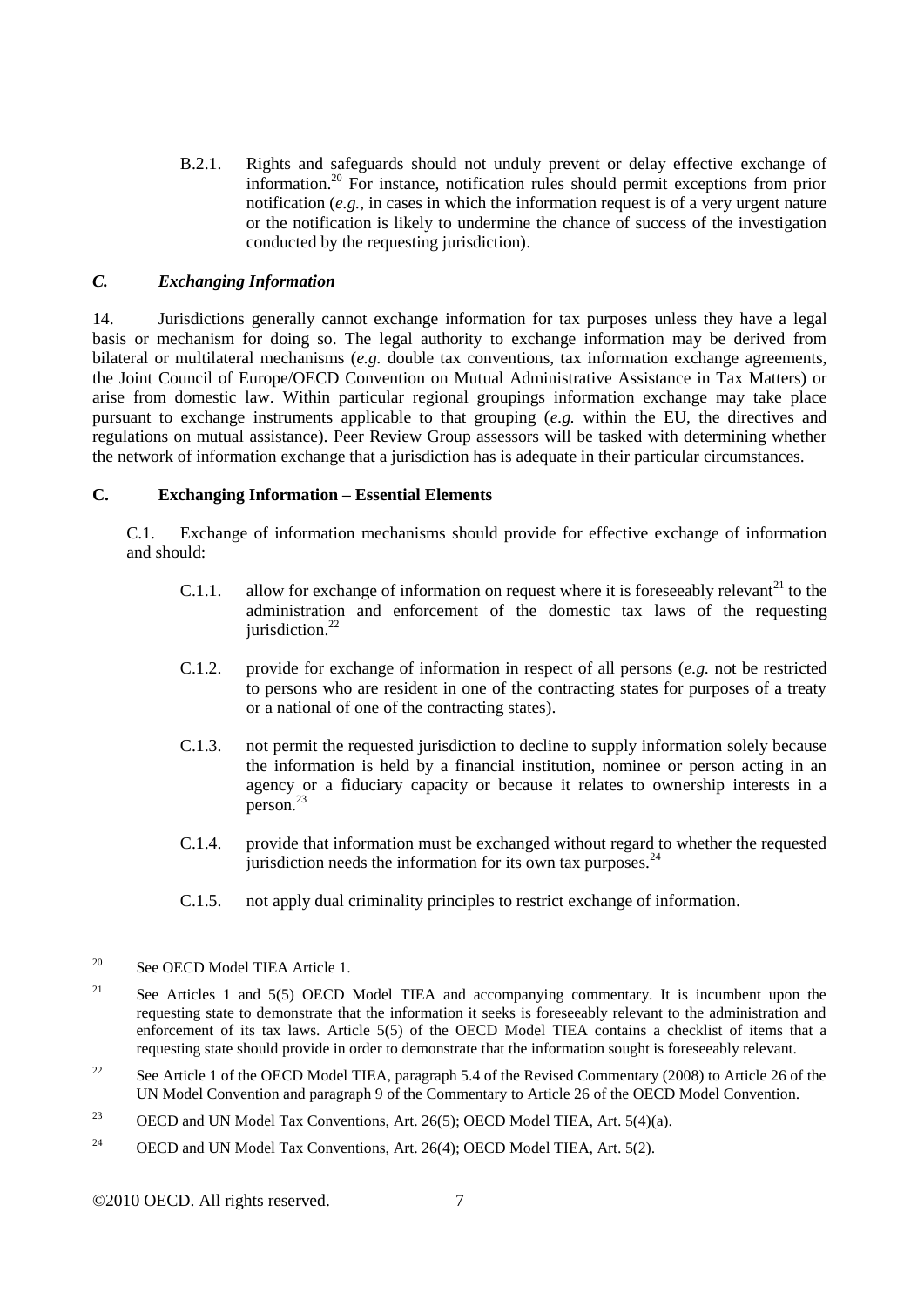- C.1.6. provide exchange of information in both civil and criminal tax matters.
- C.1.7. allow for the provision of information in specific form requested (including depositions of witnesses and production of authenticated copies of original documents) to the extent possible under the jurisdiction's domestic laws and practices.
- C.1.8. be in force; where agreements have been signed, jurisdictions must take all steps necessary to bring them into force expeditiously.
- C.1.9. be given effect by the enactment of legislation necessary for the jurisdiction to comply with the terms of the mechanism. $<sup>2</sup>$ </sup>
- C.2 The jurisdictions' network of information exchange mechanisms should cover all relevant partners.<sup>26</sup>

C.3 The jurisdictions' mechanisms for exchange of information should have adequate provisions to ensure the confidentiality of information received.

C.3.1. Information exchange mechanisms should provide that any information received should be treated as confidential and, unless otherwise agreed by the jurisdictions concerned, may be disclosed only to persons or authorities (including courts and administrative bodies) concerned with the assessment or collection of, the enforcement or prosecution in respect of, or the determination of appeals in relation to, the taxes covered by the exchange of information clause. Such persons or authorities shall use the information only for such purposes.<sup>27</sup> Jurisdictions should ensure that safeguards are in place to protect the confidentiality of information exchanged.<sup>28</sup>

<sup>25</sup> OECD Model TIEA, Art. 10.

<sup>26</sup> As agreed by the Global Forum's Sub-group on Level Playing Field issues in its paper *Taking the Process Forward in a Practical Way* (November 2008), a country is considered to have substantially implemented the standard of exchange of information for the purposes of this Global Forum assessment if it has in place signed agreements or unilateral mechanisms that provide for exchange of information to standard with at least 12 OECD countries. This benchmark was considered to be an appropriate dividing line at that point in time, between those countries that are implementing the standards and those that are not. However, this benchmark was recognised as part of a staged process and would have to be re-evaluated as circumstances evolved. In addition, in conjunction with the G20 Leaders' meeting in London on 2 April 2009, the Secretary-General of the OECD issued a progress report determining that a country that had signed agreements with 12 jurisdictions, whether OECD countries or other jurisdictions, would be considered to have substantially implemented the standard on exchange of information. It is apparent that for some jurisdictions, 12 agreements are likely to be too few to allow for exchange with all relevant requesting countries. Ultimately, the standard requires that jurisdictions exchange information with all relevant partners, meaning those partners who are interested in entering into an information exchange arrangement. Agreements cannot be concluded only with counterparties without economic significance. If it appears that a jurisdiction is refusing to enter into agreements or negotiations with partners, in particular ones that have a reasonable expectation of requiring information from that jurisdiction in order to properly administer and enforce its tax laws, this should be drawn to the attention of the Peer Review Group, as it may indicate a lack of commitment to implement the standards.

<sup>&</sup>lt;sup>27</sup> See Article 8 OECD Model TIEA: Article 26(2), OECD and UN Model Tax Conventions.

<sup>&</sup>lt;sup>28</sup> See B.2.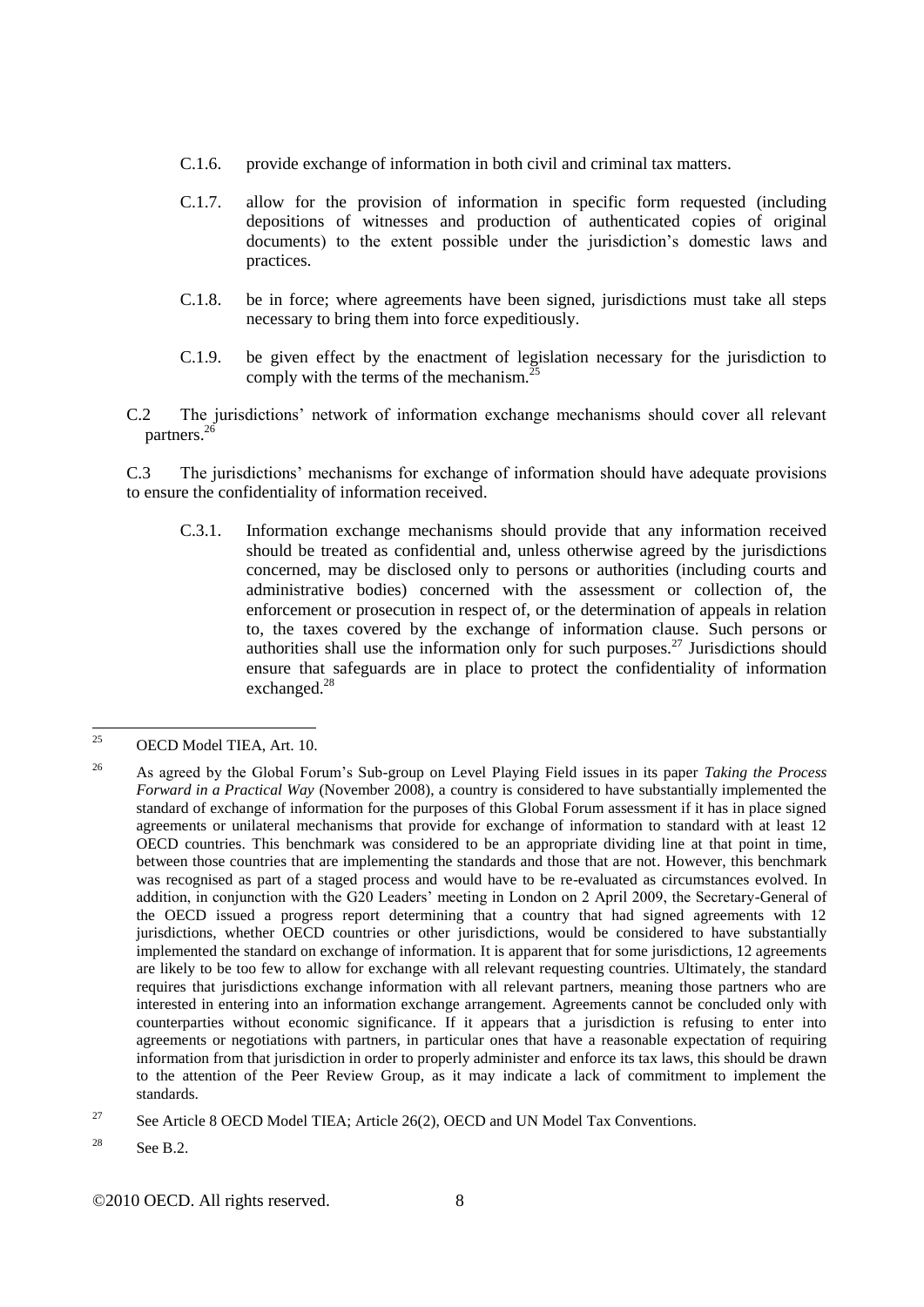C.3.2. In addition to information directly provided by the requested to the requesting jurisdiction, jurisdictions should treat as confidential in the same manner as information referred to in C.3.1 all requests for such information, background documents to such requests, and any other document reflecting such information, including communications between the requesting and requested jurisdictions and communications within the tax authorities of either jurisdiction.

C.4 The exchange of information mechanisms should respect the rights and safeguards of taxpayers and third parties.

C.4.1. Requested jurisdictions should not be obliged to provide information which would disclose any trade, business, industrial, commercial or professional secret or information which is the subject of attorney client privilege or information the disclosure of which would be contrary to public policy.<sup>29</sup>

C.5 The jurisdiction should provide information under its network of agreements in a timely manner.

- C.5.1. Jurisdictions should be able to respond to requests within 90 days of receipt by providing the information requested or providing an update on the status of the request.<sup>30</sup>
- C.5.2. Jurisdictions should have appropriate organisational processes and resources in place to ensure timely responses.
- C.5.3. Exchange of information assistance should not be subject to unreasonable, disproportionate, or unduly restrictive conditions.

#### **III. OUTPUT OF THE PEER REVIEW PROCESS**

15. For analytical purposes, it is important to distinguish the two phases in terms of their primary thematic scope. Phase 1 is concerned with a jurisdiction's legal framework and Phase 2 deals with the practical application of that framework. It is worth bearing in mind, however, that to the extent they are carried out sequentially Phase 2 would normally encompass to some degree the issues in Phase 1. Phase 2 reviews may also help clarify the significance of any shortcomings identified in Phase 1. Subsequent phases of peer review processes also typically review remedial efforts made by jurisdictions in response to issues identified in earlier review reports. This natural overlap between phases exists in other peer review systems, including the FATF and OECD Working Group on Bribery.

#### *Phase 1 Reviews: The legal and regulatory framework*

16. The Phase 1 review will assess each jurisdiction's legal and administrative framework against the essential elements. It will examine the jurisdiction's network of international agreements based on the information collected in the ongoing assessment of new agreements, updated as necessary. The review will also include situations where the treaty obligation may need to be incorporated into domestic law through legislation. The review will also verify that the absence of a domestic tax interest or the existence of strict secrecy provisions does not affect the ability to obtain and exchange information, and that domestic law

<sup>29</sup> See OECD and UN Model Tax Conventions Article 26(3)(b) and commentary and OECD Model TIEA Article 7.

 $30$  See Article 5(6)(b) of the OECD Model TIEA.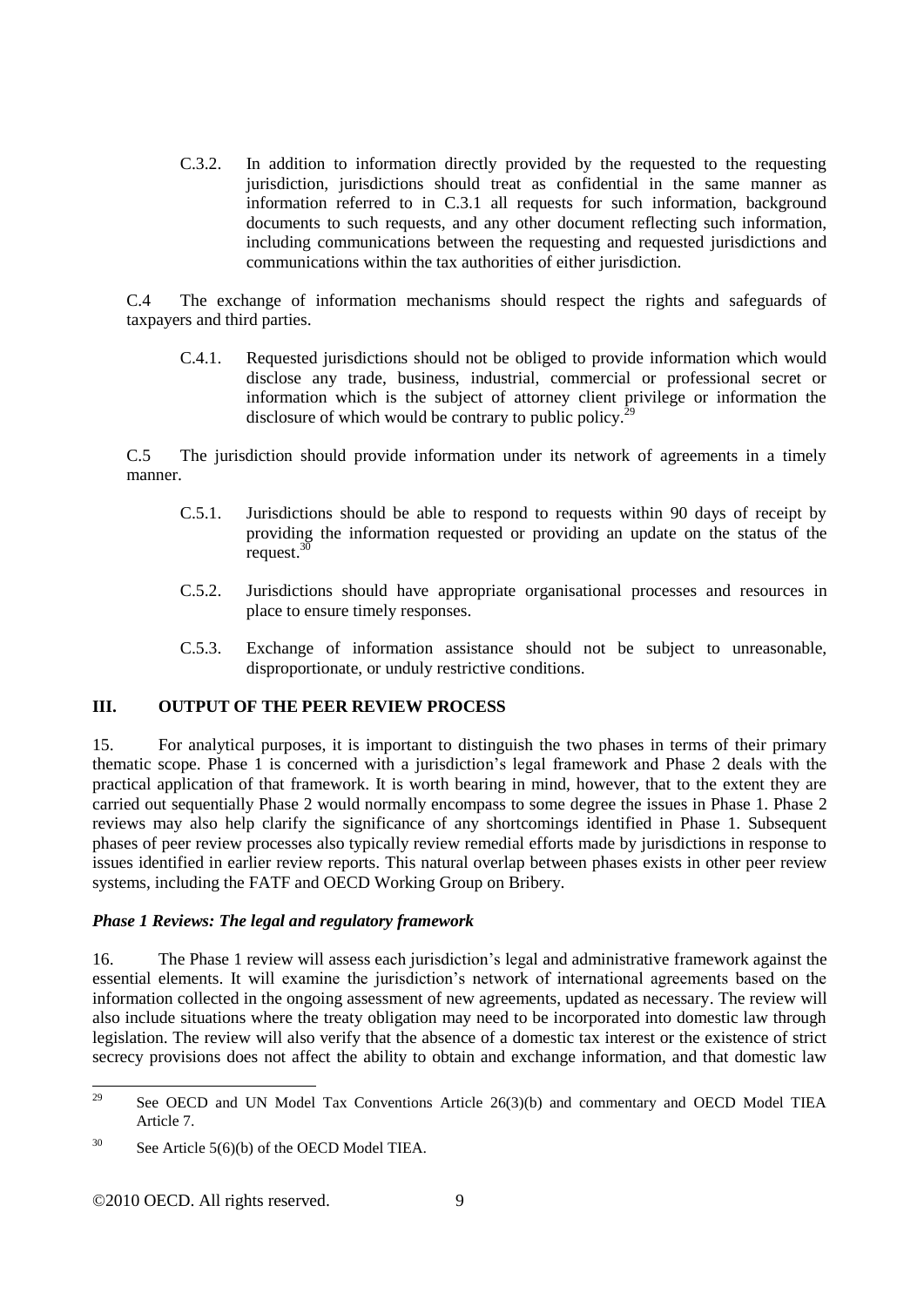provides for the relevant investigatory powers as appropriate. The availability of information in each jurisdiction will also be reviewed, including an appraisal of a jurisdiction's requirements to maintain accounting records against the JAHGA standards.

17. Accordingly, the report produced in connection with the Phase 1 review will include a detailed description of the elements of the jurisdictions' legal and administrative framework for transparency and exchange of information. This will be presented under 3 headings:

- i) Availability of information
- ii) Access to information
- iii) Exchanging information

18. These sections would each be sub-divided between the essential elements described above. Some of the essential elements are susceptible to a yes or no determination following the Phase 1 review. In broad terms it will be possible to indicate whether a given jurisdiction has exchange of information arrangements with all relevant parties, if they have access to all relevant information and whether such information must in all cases be available. However, certain of the essential elements will require a Phase 2 review before any judgment can be made as to whether the jurisdiction satisfies the standard or not. In particular, whether the jurisdiction delivers information in a timely manner, and whether the rights and safeguards afforded persons in a jurisdiction unduly prevent or delay effective exchange of information will generally require an assessment of the practical application of a jurisdiction's legal framework for exchange.

19. In addition, the report will identify and describe any shortcomings that exist and provide recommendations as to how these might be addressed. Recommendations should be specific and provide clear guidance to the jurisdiction as to what is expected. To assist jurisdictions in implementing the standards the report may suggest a program of technical assistance where appropriate. In addition, the reviews may note that a jurisdiction engages in exchange of information practices that go beyond the standard, such as automatic or spontaneous exchanges of information, simultaneous examinations, or allowing representatives of the requesting jurisdiction to enter its territory to conduct interviews or examine records, or conduct such interviews or examine such records on behalf of another jurisdiction. This will not affect the assessment.

#### *Phase 2: Monitoring and reviewing of the actual implementation of the standards*

20. The second phase of the monitoring and peer review will focus on the effectiveness of exchange of information. Even if satisfactory international instruments are in place together with a sound domestic legal framework, the effectiveness of exchange of information will depend on the practice of the competent authorities. Ultimately, the reviews will assess the quality of the information exchanged taking into account the views of the requesting parties.

21. There is a wide range of potential deficiencies, from lack of willingness to practical impediments such as insufficient resources to seek and exchange the required information or procedural requirements that frustrate effective exchange of information. There are also potential deficiencies in the quality of the requests made. Assessment of the effectiveness of the exchange of information requires quantitative data, such as statistics allowing meaningful review of the treatment of requests and the period between request and response, and qualitative data, indicating the reliability and relevance of the information exchanged to the requesting parties. Peer review should seek out input from a variety of sources, including at the on-site visit as appropriate, about the adequacy of the resources dedicated to achieving effective exchange of information.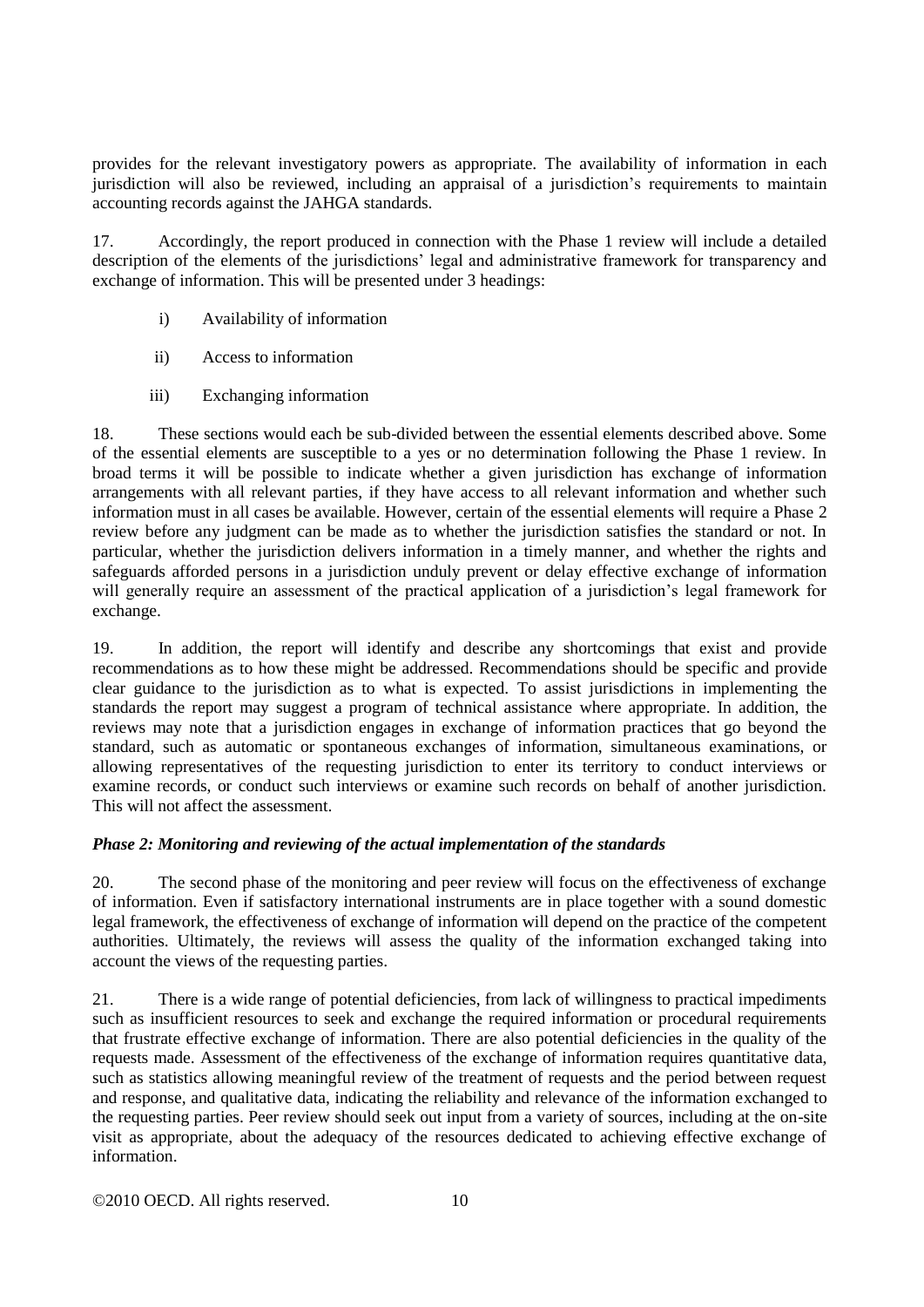22. The report on Phase 2 reviews will follow the same structure as in Phase 1, that is divided between exchange, access and availability of information. However, Phase 2 reviews will focus on the practical application in these areas and include an analysis of a jurisdictions' experience in information exchange. The assessments already made under Phase 1 could now be reviewed in light of the Phase 2 results. Where recommendations were provided following the Phase 1 review, these will be reviewed to determine whether they have been implemented. Where a jurisdiction generally performs satisfactorily in terms of providing the information requested within a reasonable time, then there will be little need to provide specific recommendations. However, where appropriate, recommendations will be made so that any potential difficulties in maintaining or achieving effective exchange of information can be avoided.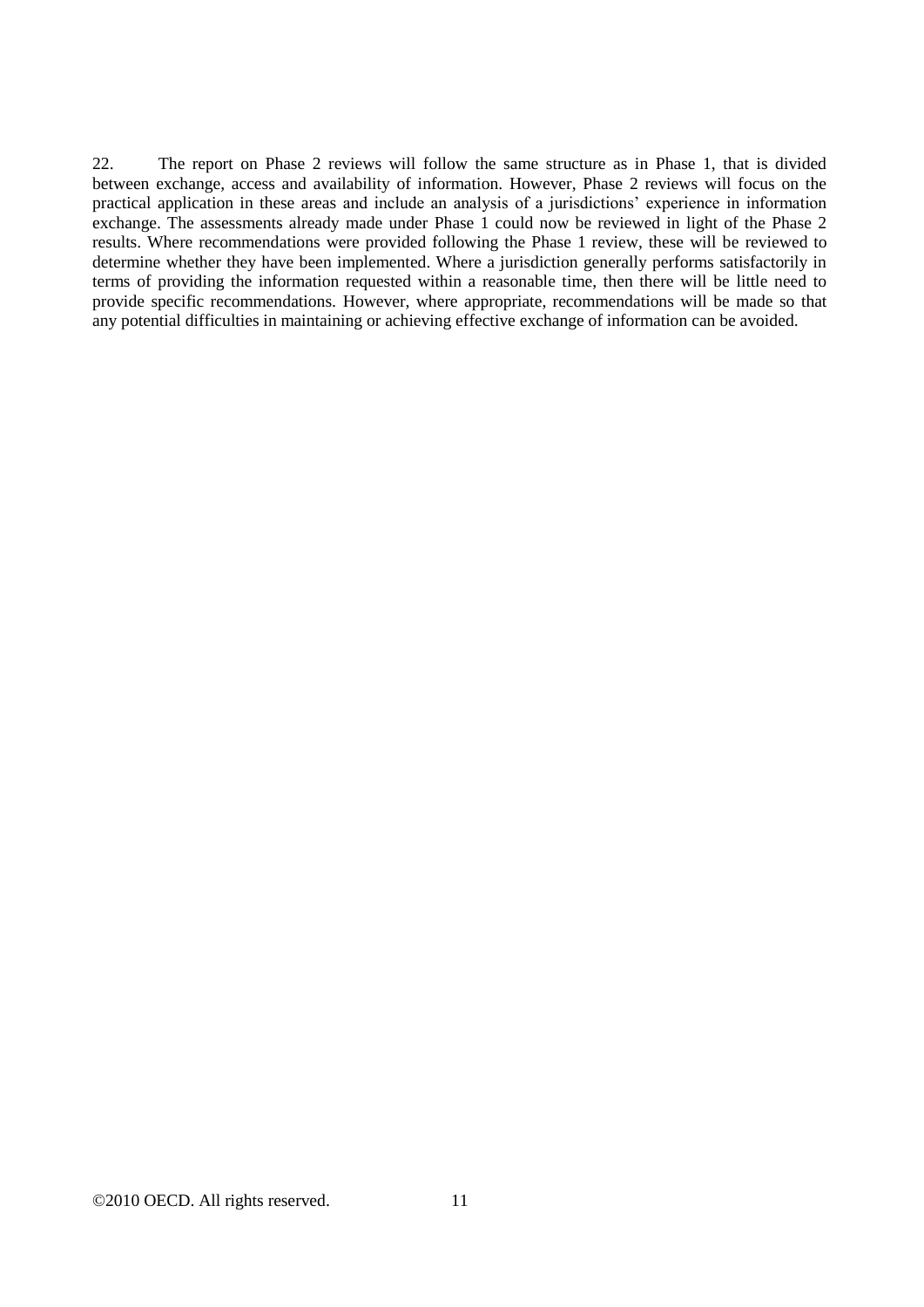#### **ANNEX 1 – PEER REVIEW GROUP MANDATE**

The Summary of Outcomes agreed at the Global Forum meeting in Mexico on 1-2 September in relation to the establishing of a peer review process states:

#### *(b) Establishing a robust and comprehensive monitoring and peer review process*

- In order to carry out an in-depth monitoring and peer review of the implementation of the standards of transparency and exchange of information for tax purposes, the Global Forum agreed on the setting up of a Peer Review Group (PRG) to develop the methodology and detailed terms of reference for a robust, transparent and accelerated process.
- The terms of reference will be based on the proposals set out in the framework paper for more in depth monitoring and peer review as discussed at the meeting. There will be two phases for the peer review. Phase 1, which will examine the legal and regulatory framework in each jurisdiction, will begin early in 2010 and will be completed for all members within the initial three-year mandate. Phase 2, which will also begin early in 2010, will evaluate the implementation of the standards in practice. The Global Forum agreed that all members and relevant non-member jurisdictions will be covered by Phase 1 and Phase 2 reviews. The Peer Review Group will propose the scheduling of jurisdictions to be reviewed under Phase 2.
- Contrary to Phase 2 reviews, Phase 1 reviews would not normally require on site visits.
- In addition to the two phases of the peer review, the Global Forum will monitor legal instruments for exchange of information (*e.g.* double taxation treaties and tax information exchange agreements (TIEAs)). Such monitoring will now be continuous and cover both Global Forum members and relevant non-member jurisdictions, identifying and distinguishing between agreements in force and agreements signed but not in force. It will focus on whether these agreements meet the standard. The first report is expected by December 2009.
- The Global Forum will continue to publish its annual updates and will issue the schedule of its upcoming reviews.
- The whole monitoring and peer review process will be an ongoing exercise. Evaluation reports will be published after adoption by the Global Forum. Jurisdictions will be expected to act on any recommendations in the review and to report back to the Global Forum on actions taken.
- The Peer Review Group will develop more detailed guidance on how to implement these conclusions.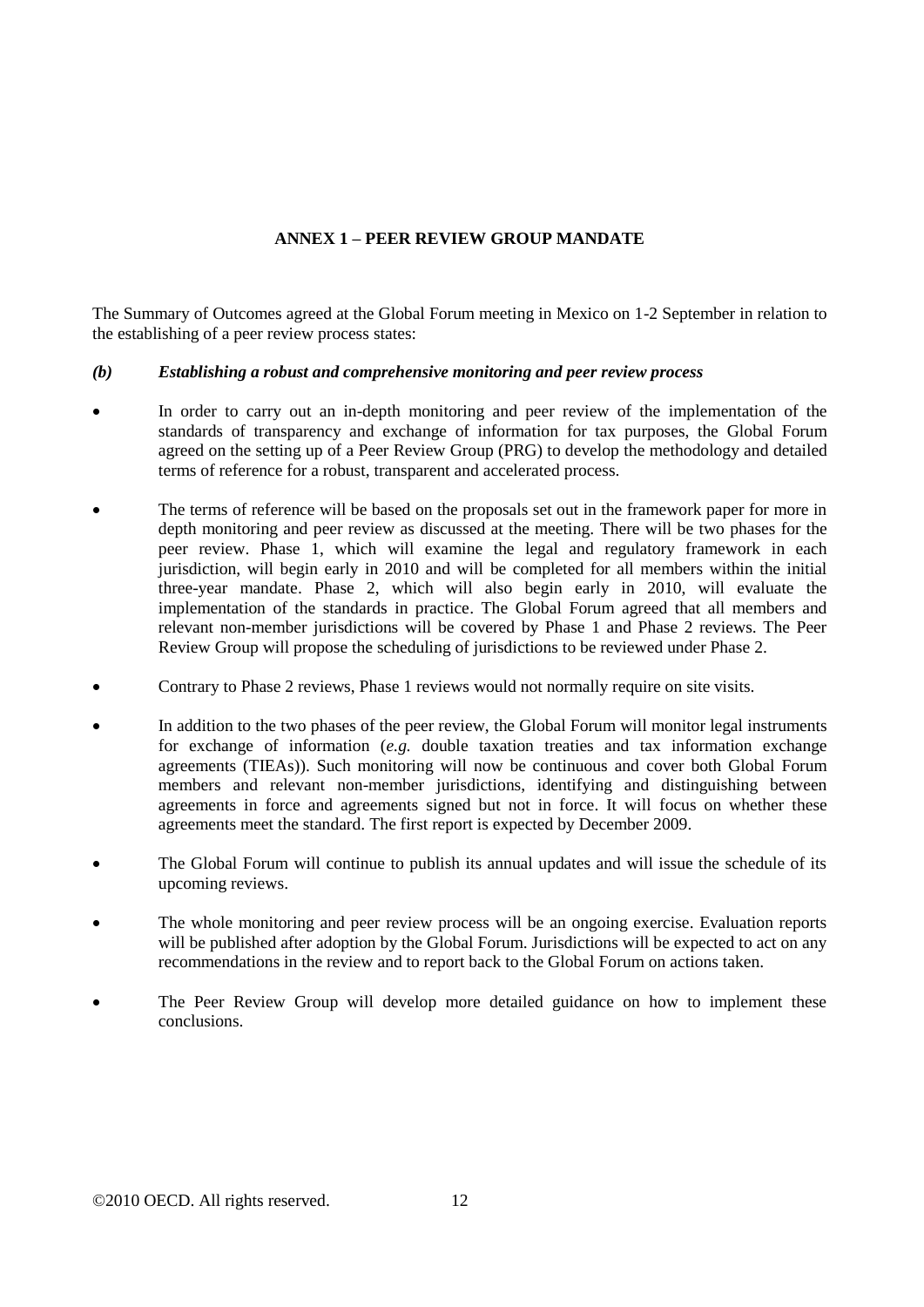#### **ANNEX 2**

#### **SOURCES OF THE INTERNATIONALLY AGREED STANDARDS ON TRANSPARENCY AND EFFECTIVE EXCHANGE OF INFORMATION FOR TAX PURPOSES (THE STANDARDS)**

1. This annex briefly describes the authoritative sources setting out standards on transparency and effective exchange of information for tax purposes as well as additional sources that may be useful to assessors, the Peer Review Group and the Global Forum in applying the standards in the monitoring and peer review process. The internationally agreed standards on transparency and effective exchange of information for tax purposes may be divided into a primary authoritative source and a number of complementary elements.

- 2. The primary authoritative source contains:
- The 2002 Model Agreement on Exchange of Information on Tax Matters and its Commentary ("Model Agreement");
- Article 26 of the OECD Model Tax Convention on Income and on Capital ("Model Tax Convention") and its Commentary, which has now been incorporated in the UN Model Tax Convention;

3. This primary authoritative source is complemented by a number of secondary documents which give elements of context for the understanding and interpretation of the standards. These documents have been developed by the relevant OECD bodies or by the Global Forum. Finally, as work on standard-setting and evaluation closely relates to areas covered by other international bodies, and in particular the FATF, the principles developed by the FATF may be taken into consideration to interpret and apply the standards where appropriate.

#### **I. Primary Authoritative Source**

#### *A. [Model Agreement and Commentary](http://www.oecd.org/dataoecd/15/43/2082215.pdf)*

4. In 2002, the Global Forum created a Working Group on Effective Exchange of Information (the Global Forum Working Group). It included representatives from several OECD countries and Aruba, Bermuda, Bahrain, Cayman Islands, Cyprus, the Isle of Man, Malta, Mauritius, the Netherlands Antilles, the Seychelles and San Marino. The Working Group developed the 2002 Model Agreement which has been used as the basis for the negotiation of over 150 Tax Information Exchange Agreements (TIEAs).

5. The Model Agreement and Commentary is an authoritative source of the Global Forum standards on transparency and effective exchange of information for tax purposes. It addresses the standards for exchange of information in detail including with regard to the obligation to provide all information that is foreseeably relevant to the administration or enforcement of the domestic laws of the contracting parties concerning taxes, the narrow acceptable grounds for declining a request, the format of requests, confidentiality, attorney-client privilege and other matters.

6. The Model Agreement and Commentary also address the scope of information that must be available to be accessed and exchanged. The scope is primarily determined by the foreseeable relevance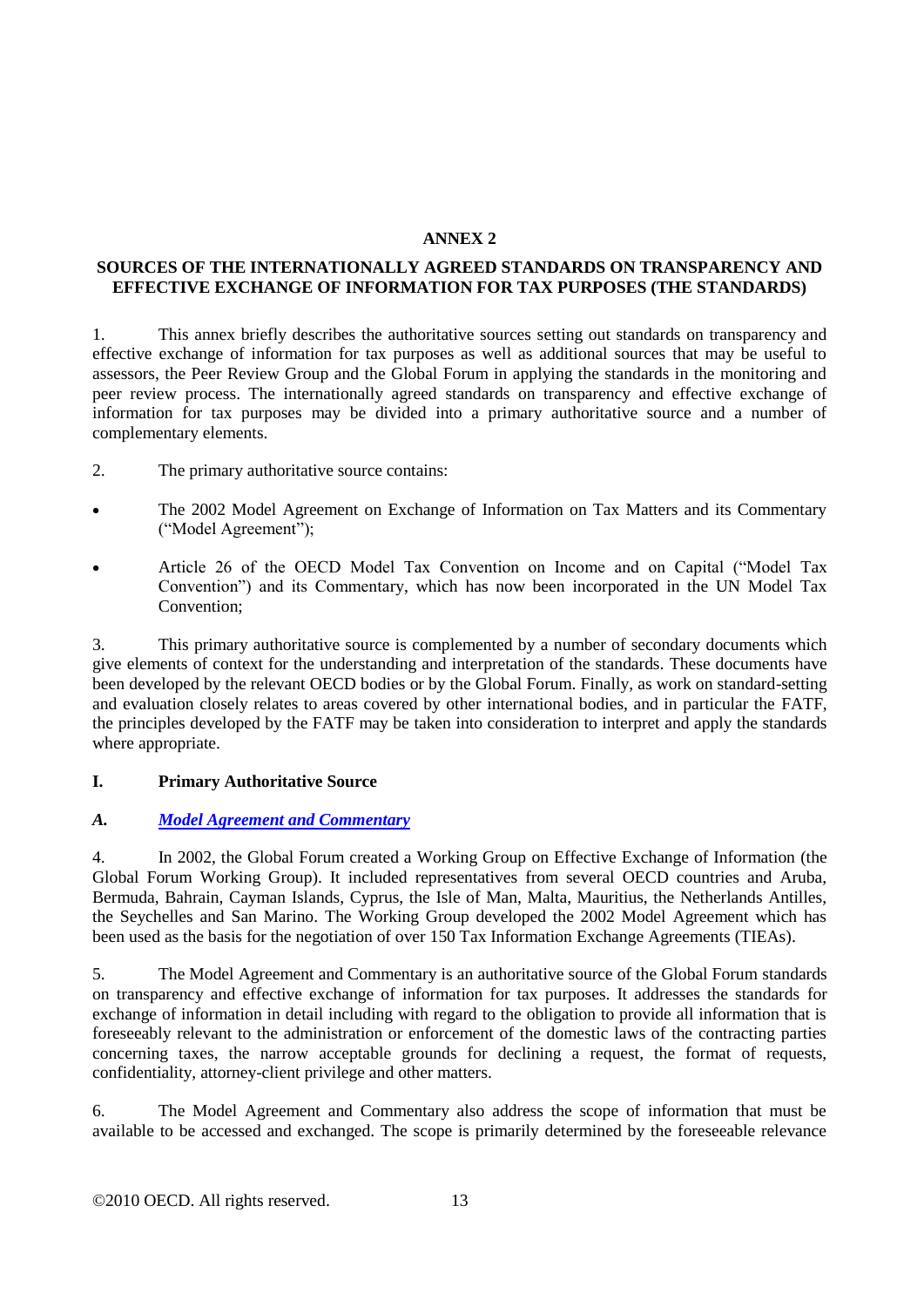standard, *i.e.*, all information that is foreseeably relevant to the administration or enforcement of the domestic laws of the contracting parties concerning taxes.

7. In addition to establishing the general foreseeable relevance standard, the Model Agreement and Commentary identify specific types of information that the requested jurisdictions must have the authority to obtain and provide, including bank information and ownership and identity information.

8. The specific examples in the Model Agreement and Commentary are not exhaustive of the scope of information that must be available, accessible and reliable under the foreseeable relevance standard. They do not refer, for example, to accounting information. The scope of accounting information that is foreseeably relevant to the administration or enforcement of the domestic laws of the contracting parties concerning taxes is addressed specifically in the JAHGA paper (see below).

9. The Model Agreement and Commentary contains standards on access to information. For example, it provides that where the required review by the requested party of information in its possession proves inadequate to provide the requested information, it must take all "relevant information gathering measures" in order to be able to provide the requested information.

10. The Model Agreement Commentary recognises that the standard it establishes can be implemented in several ways, including through double taxation agreements. Most double taxation agreements are based on the OECD Model Tax Convention.

#### *B. [Article 26 of the Model Tax Conventions and their Commentary](http://www.eurofield.com:8080/emtc2/index.htm?%20ln=016CC25C1B7AC44A)*

11. The Model Tax Convention is the most widely accepted legal basis for double taxation agreements. More than 3000 bilateral treaties are based on the Model Tax Convention. Article 26 of the Model Tax Convention in turn provides the most widely accepted legal basis for bilateral exchange of information for tax purposes.

12. In 2002, the OECD Committee on Fiscal Affairs (CFA) undertook a comprehensive review of Article 26 of the Model Tax Convention and its Commentary to ensure that they reflected current jurisdiction practices and to take account of the development of the Model Agreement by the Global Forum Working Group. In 2004, the current version of Article 26 and its Commentary was agreed and was first published in the 2005 version of the Model Tax Convention. The UN Committee of Experts on tax matters also incorporated the updated version of Article 26 in the UN Model Tax Convention. As of December 2009 the last reservations to Article 26 by Brazil and Thailand had been withdrawn.

13. Article 26 provides for the same standards as the Model Agreement. Both use the standard of "foreseeable relevance" to define the scope of the obligation to provide information. Both require information exchange to the widest possible extent, but do not allow "fishing expeditions", *i.e.*, speculative requests for information that have no apparent nexus to an open inquiry or investigation.<sup>31</sup>

14. Although Article 26 is generally very similar in approach to the Model Agreement, some aspects of Article 26 are beyond the scope of the standards. For example, Article 26 allows for automatic and spontaneous exchange of information which is not included in the standard.

 $\overline{31}$ <sup>31</sup> The text of Article 26(1) was modified in 2005 to provide for the same basic "foreseeable relevance" standard as under the Model Agreement. The previous version of Article 26 used the standard of "necessary". The Commentary explains that the change from "necessary" to "foreseeably relevant" was not intended to alter the effect of the provision but was made to better express the balance between requiring information exchange to the widest possible extent while excluding fishing expeditions, and to achieve consistency with the Model Agreement. See Commentary paras. 4.1 and 5.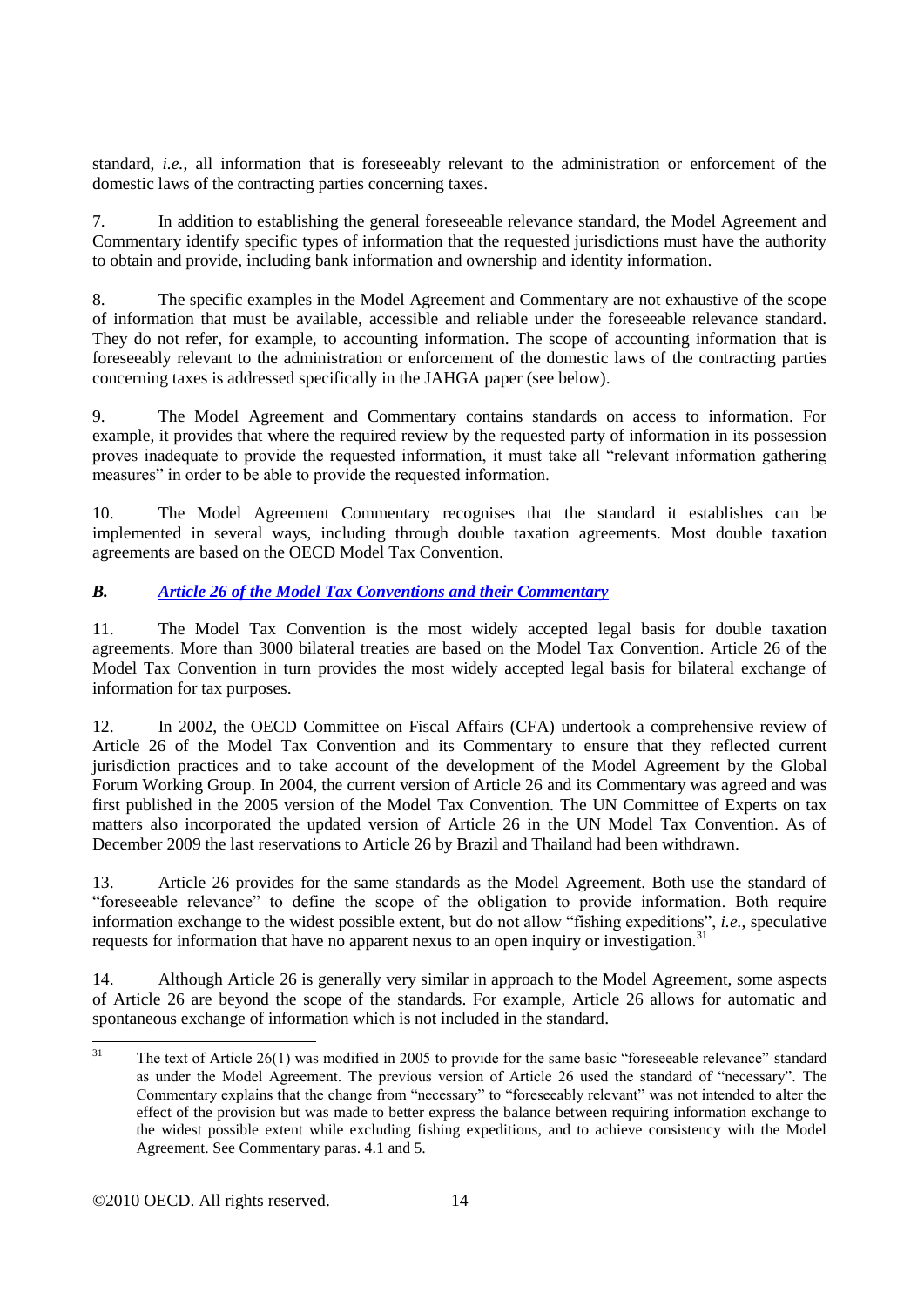#### **II. Complementary authoritative sources**

#### *A. [The Joint Ad Hoc Group on Accounts \(JAHGA\) Report](http://www.oecd.org/dataoecd/39/11/44654766.pdf)*

15. Accounting information comes under the general foreseeably relevant standard established by the Model Agreement and Article 26 of the Model Tax Convention. However, the source of detailed standards with regard to the requirements for available, accessible and reliable accounting records is the JAHGA Report. Before being approved by the Global Forum in 2005, it was developed jointly by representatives of OECD and non-OECD countries through their cooperation in the JAHGA.<sup>32</sup>

16. The JAHGA Report sets out the standards with regard to requiring the maintenance of reliable accounting records, the necessary accounting record retention period and the accessibility to accounting records.

17. These apply to all "Relevant Entities and Arrangements", which are broadly defined to include (i) a company, foundation, Anstalt and any similar structure, (ii) a partnership or other body of persons, (iii) a trust or similar arrangement, (iv) a collective investment fund or scheme, and (v) any person holding assets in a fiduciary capacity (*e.g.* an executor in case of an estate). The JAHGA Report includes helpful explanatory notes on trusts and partnerships in an appendix.

#### *B. The 2006 [OECD Manual on Information Exchange](http://www.oecd.org/document/5/0,3343,en_2649_33767_36647621_1_1_1_1,00.html)*

18. In 2006, the CFA approved a new Manual on Information Exchange (the "Manual"). The Manual provides practical assistance to officials dealing with exchange of information for tax purposes and may also be useful in designing or revising national manuals. It was developed with the input of both member and non-member countries of the OECD.

19. The Manual follows a modular approach and some modules, such as the one on automatic exchange of information, are not relevant to the standards. However, two modules in particular provide useful guidance: the General Module on general and legal aspects of exchange of information and Module 1 on Exchange of Information on Request. 33

#### *C. The [2004 Guidance Notes developed by the Forum on Harmful Tax Practices](http://www.oecd.org/dataoecd/60/32/30901132.pdf)*

20. In 2004, the Forum on Harmful Tax Practices, a subsidiary body of the CFA, developed guidance notes on the issue of Transparency and Effective Exchange of Information.<sup>34</sup> The Introduction notes that the guidance notes, while providing useful guidance to jurisdictions that have made commitments to transparency and effective exchange of information, should not be understood as expanding the standards to which the jurisdictions had agreed to adhere (§ 13). The notes provide important guidance with regard to

 $32$ The JAHGA participants consisted of representatives from Antigua and Barbuda, Aruba, Bahamas, Bahrain, Belize, Bermuda, British Virgin Islands, Canada, Cayman Islands, Cook Islands, France, Germany, Gibraltar, Grenada, Guernsey, Ireland, Isle of Man, Italy, Japan, Jersey, Malta, Mauritius, Mexico, Netherlands, Netherlands Antilles, New Zealand, Panama, Saint Kitts and Nevis, Saint Lucia, Saint Vincent and the Grenadines, Samoa, Seychelles, Slovak Republic, Spain, Sweden, United Kingdom, and the United States.

 $33$  The Manual is available at [http://www.oecd.org/document/5/0,3343,en\\_2649\\_33767\\_36647621\\_1\\_1\\_1\\_1,00.html](http://www.oecd.org/document/5/0,3343,en_2649_33767_36647621_1_1_1_1,00.html)

<sup>&</sup>lt;sup>34</sup> The guidance notes are available at [http://www.oecd.org/dataoecd/60/32/30901132.pdf.](http://www.oecd.org/dataoecd/60/32/30901132.pdf) They were published under the title Consolidated Application Note: Guidance in Applying the 1998 Report to Preferential Tax Regimes, and also addressed a variety of other preferential tax regimes. The notes on transparency and exchange of information are at pp. 9-19.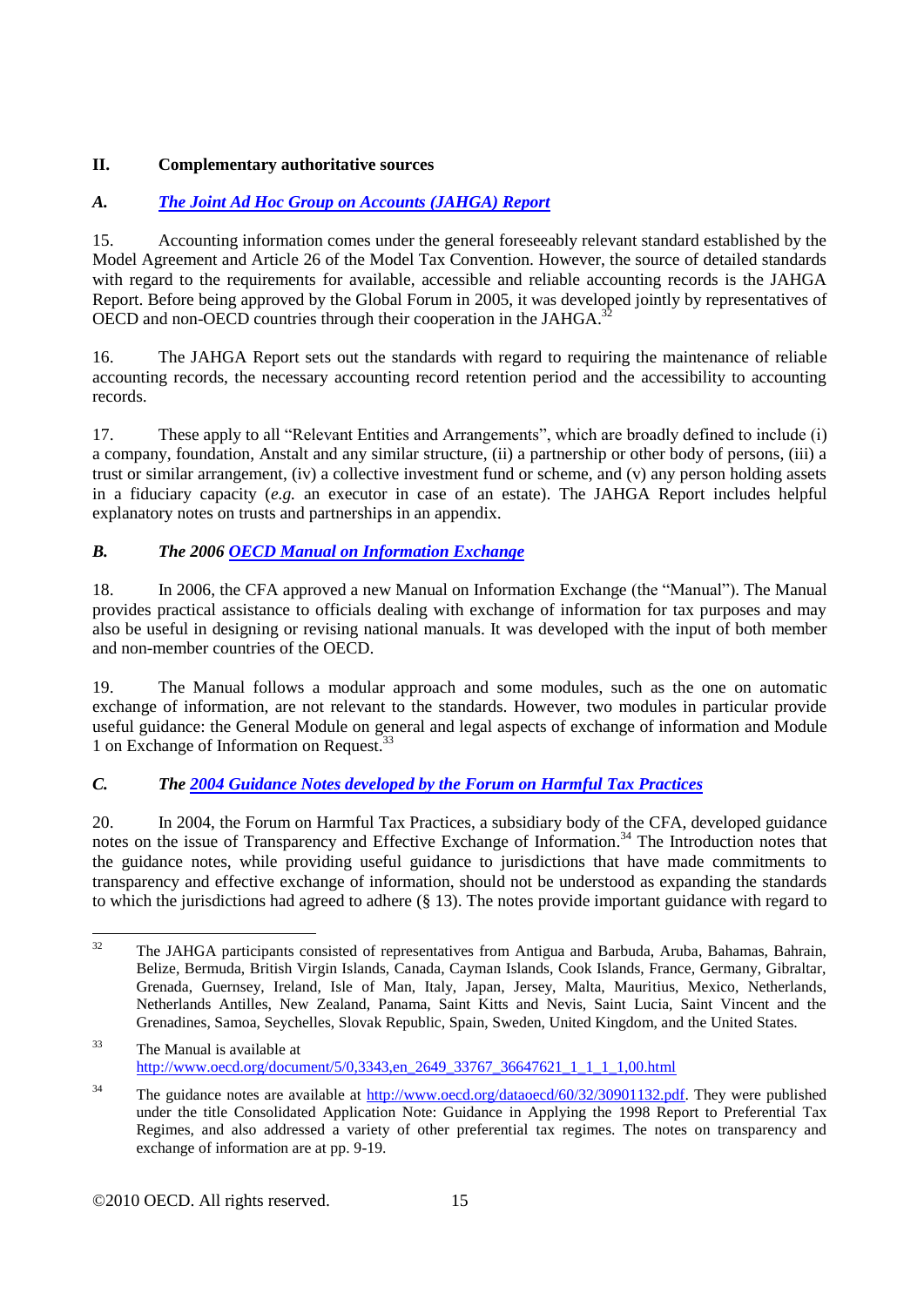standards in the area of the availability of relevant and reliable information, including with regard to the identity of legal and beneficial owners and other persons.

#### *D. FATF Recommendations, Standards and Reports*

21. In addition to tax-specific materials addressed above, it is important to recognise that efforts to improve on transparency and effective exchange of information for tax purposes take place in a broader context. This is particularly the case with regard to the work of FATF relating to issues of domestic institutional measures to provide information, mutual legal assistance, and transparency with regard to information about ownership and the identity of owners and other stakeholders. These are key components of the foreseeably relevant information that jurisdictions must be able to provide under the Global Forum standards. FATF concepts may provide useful guidance and be taken into consideration to interpret and apply the standards where appropriate.

#### *E. The 2008 [Note on Taking the Process Forward](http://www.oecd.org/dataoecd/15/49/44977503.pdf) and the 2009 Framework Note*

22. The 2008 Note on Taking the Process Forward (para. 15) and the Framework Note (paras. 14-18) contain an important discussion of standards and issues relating to the assessment of progress made by jurisdictions in concluding new international agreements and the review of the relevance of those agreements. For example, they notably recognise that assessment of the number of agreements, including with regard to the benchmark of 12 agreements with OECD countries, (i) must be appreciated as part of a dynamic approach; (ii) should take account of the fact that bilateral agreements and their entry into force require action by both parties; and (iii) should record refusals to enter into agreements with partners, in particular ones of economic significance, because they may indicate a lack of commitment to implement the standards. Ultimately, the standard requires that jurisdictions exchange information with all relevant partners, meaning those partners who are interested in entering into an information exchange arrangement. Agreements cannot be concluded only with counterparties without economic significance.

#### *F. Annual Assessments*

23. The Global Forum has published annual assessments of the transparency and exchange of information regimes of many jurisdictions. They can be an important source of information about the standards and their implementation. The 2006 annual assessment report contains a summary of the standards and the annual assessments report generally on the application of the standards.